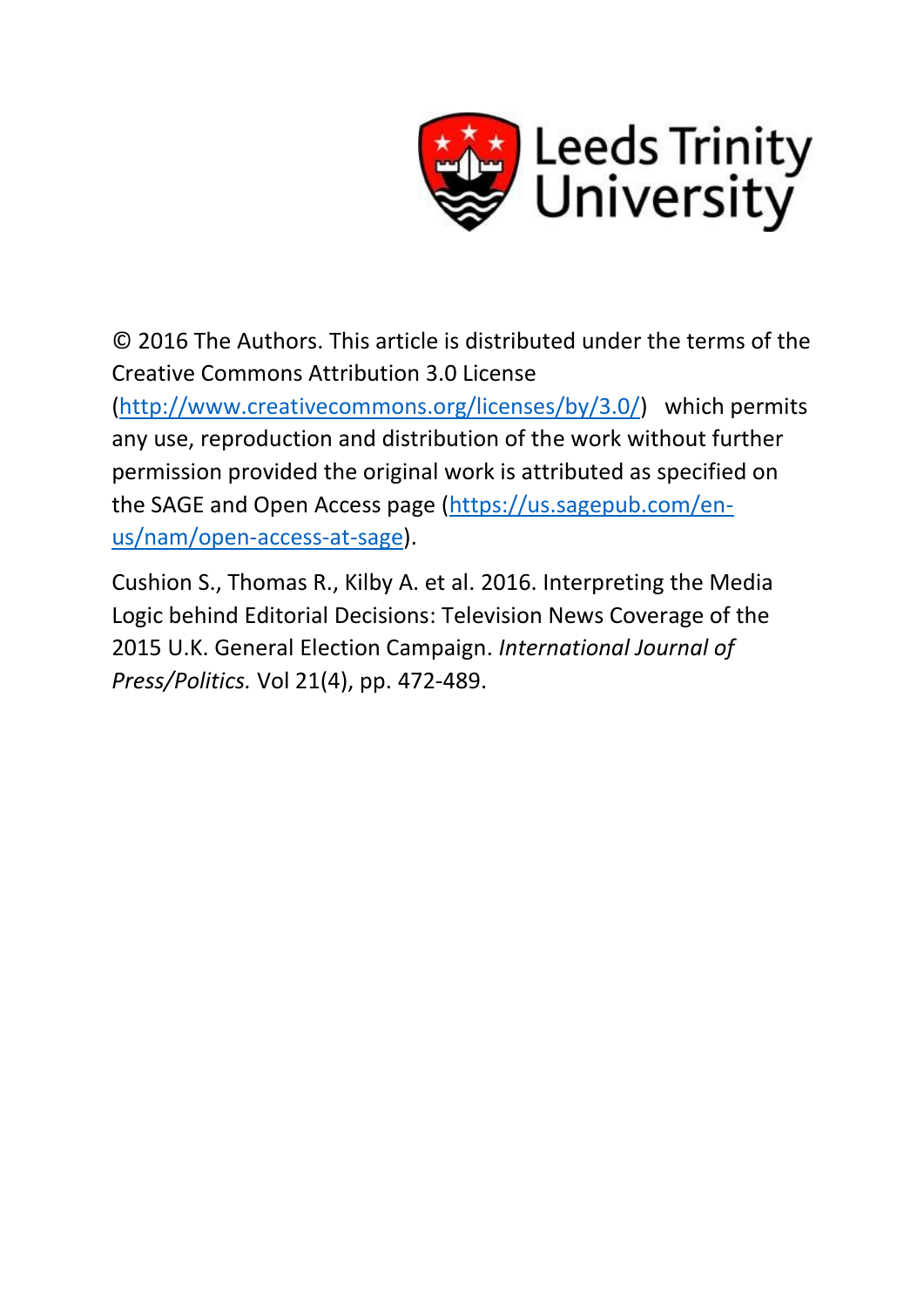# **Interpreting the Media Logic behind Editorial Decisions: Television News Coverage of the 2015 U.K. General Election Campaign**

The International Journal of Press/Politics 2016, Vol. 21(4) 472–489 © The Author(s) 2016 Reprints and permissions: sagepub.com/journalsPermissions.nav DOI: 10.1177/1940161216664726



# Stephen Cushion<sup>1</sup>, Richard Thomas<sup>1</sup>, Allaina Kilby<sup>1</sup>, Marina Morani<sup>1</sup>, and Richard Sambrook<sup>1</sup>

### **Abstract**

This article enters into debates about media logic in political coverage by way of a case study of the 2015 U.K. General Election. We quantitatively and qualitatively examine two dominant themes of coverage—news about campaign rallies and horserace reporting—as both are widely seen in political communication scholarship as symptomatic of a media logic. We draw on a content analysis of BBC, ITV, Sky News, Channel 4, and Channel 5 U.K. national television newscasts and semi-structured interviews with their heads of news and/or senior editors to help interpret how far a media logic was the editorial driving force behind coverage. At face value, our content analysis appears to support the media logic thesis, with all broadcasters—in particular commercial television newscasts—covering more process than policy issues. But our case study questions the antecedents of media logic and shines a light on a political logic that may have remained in the dark in large-scale content analysis studies. In following a political logic, we argue that this promoted the horse-race narrative, and naturalized the parties' highly stage-managed rallies and walkabouts.

### **Keywords**

journalism, television news, news production, opinion polls, political parties, election campaign

1Cardiff University, Cardiff, UK

#### **Corresponding Author:**

Stephen Cushion, Cardiff School of Journalism, Media and Cultural Studies, Cardiff University, Bute Building, King Edward VII Avenue, Cardiff CF10 3NB, UK. Email: CushionSA@cardiff.ac.uk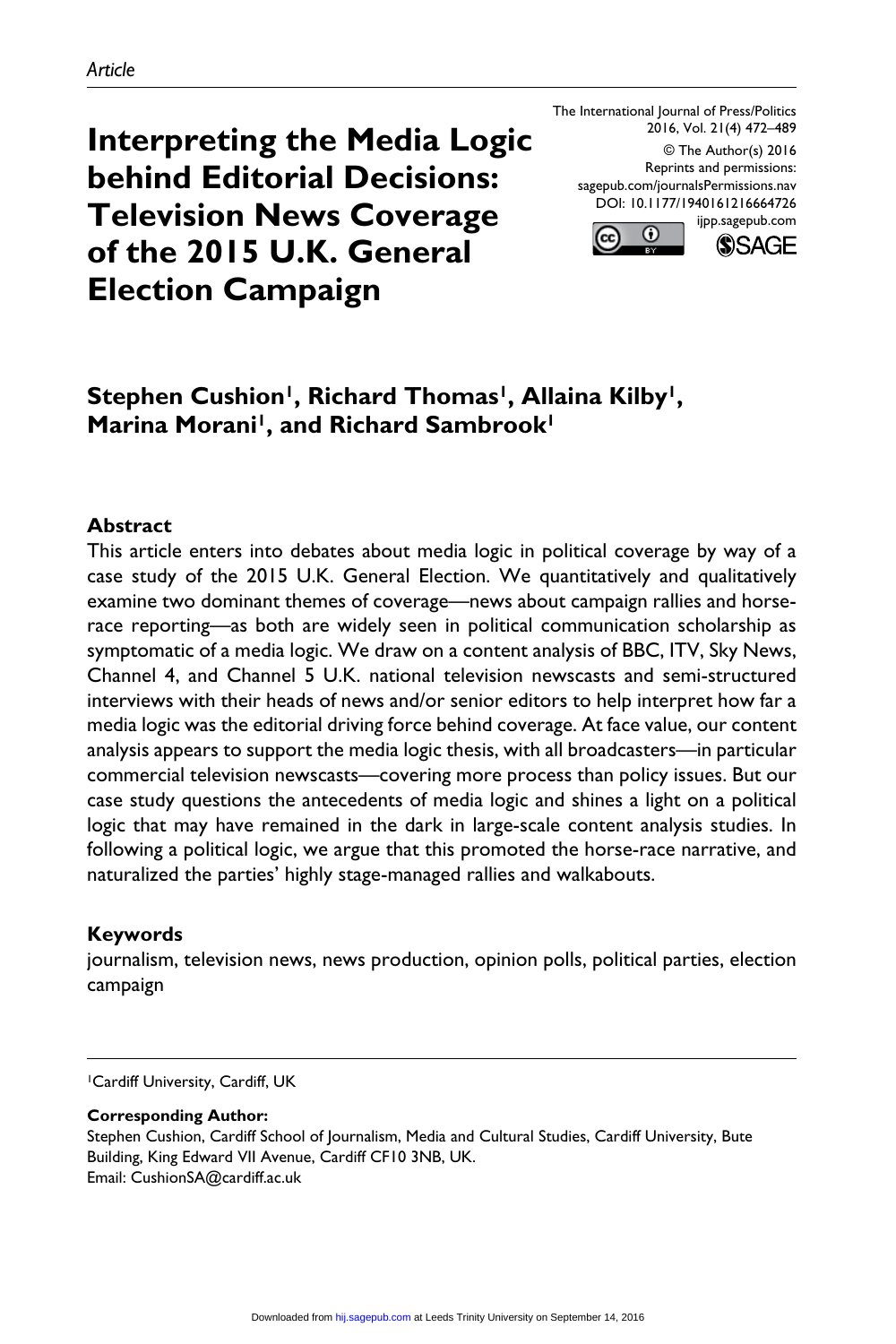Election campaigns trigger an intense power struggle between media and political actors as competing interests fight to control the agenda. The intensity of this battle has been brought into sharper focus by an increasing scholarly interest in how media cover election campaigns. Strömbäck and Lee Kaid's (2008) edited volume, *The Handbook of Election News Coverage Around the World*, perhaps provides the most comprehensive global picture, signaling the multiplicity of explanatory factors that influence the reporting of campaigns between countries, from different political and media systems, journalism cultures and norms, to competing styles of party campaigning, rules regulating elections, and levels of engagement among citizens.

In considering the twenty-two countries featured within the volume, they concluded that a media logic was a prominent–or "even dominant"–characteristic of election coverage, with news about the strategy of parties, campaign events and horse-race type stories prioritized above more substantive policy issues (Strömbäck and Lee Kaid 2008: 425). More recent research has suggested that election coverage has become increasingly driven by news media values, although trends can be unidirectional, with different political and media systems playing a role in resisting—or encouraging—a media logic (Takens et al. 2013).

In this article, we enter into debates about media logic in political coverage by way of a case study of the 2015 U.K. General Election. We draw on a content analysis of the United Kingdom's leading television newscasts over the six-week election campaign, interpreting the volume and nature of coverage between different broadcasters. In doing so, we quantitatively and qualitatively examine two dominant themes of coverage–news about campaign rallies and horse-race reporting–as both are widely seen in political communication scholarship as symptomatic of a media logic in election reporting. To help consider how far a media logic was a driving force behind television news agendas, we draw on semi-structured interviews with the heads of news and/or senior editors from the BBC, ITV, Sky, Channel 4, and Channel 5.

As the United Kingdom has a hybrid media system, with a mixture of public and market-driven broadcasters, our study can examine whether newscasts operating under greater commercial influence pursued an agenda consistent with a media logic. But more broadly, our aim is to consider media logic in both quantitative and qualitative detail by understanding the editorial decisions behind the selection of news and comparing journalistic perspectives with a systematic review of how U.K. newscasts reported the campaign.

# **Media Logic, Reporting Elections, and Interpreting Campaign Coverage**

The concept of media logic broadly describes the routine way in which media content is editorially shaped and structured. But scholars have criticized the abstract way in which it has been defined and the notion that one logic can encapsulate the diverse ways in which media operate (Lundby 2009). The concept of news media logic has been defined by Strömbäck (2011) as "the institutional, technological, and sociological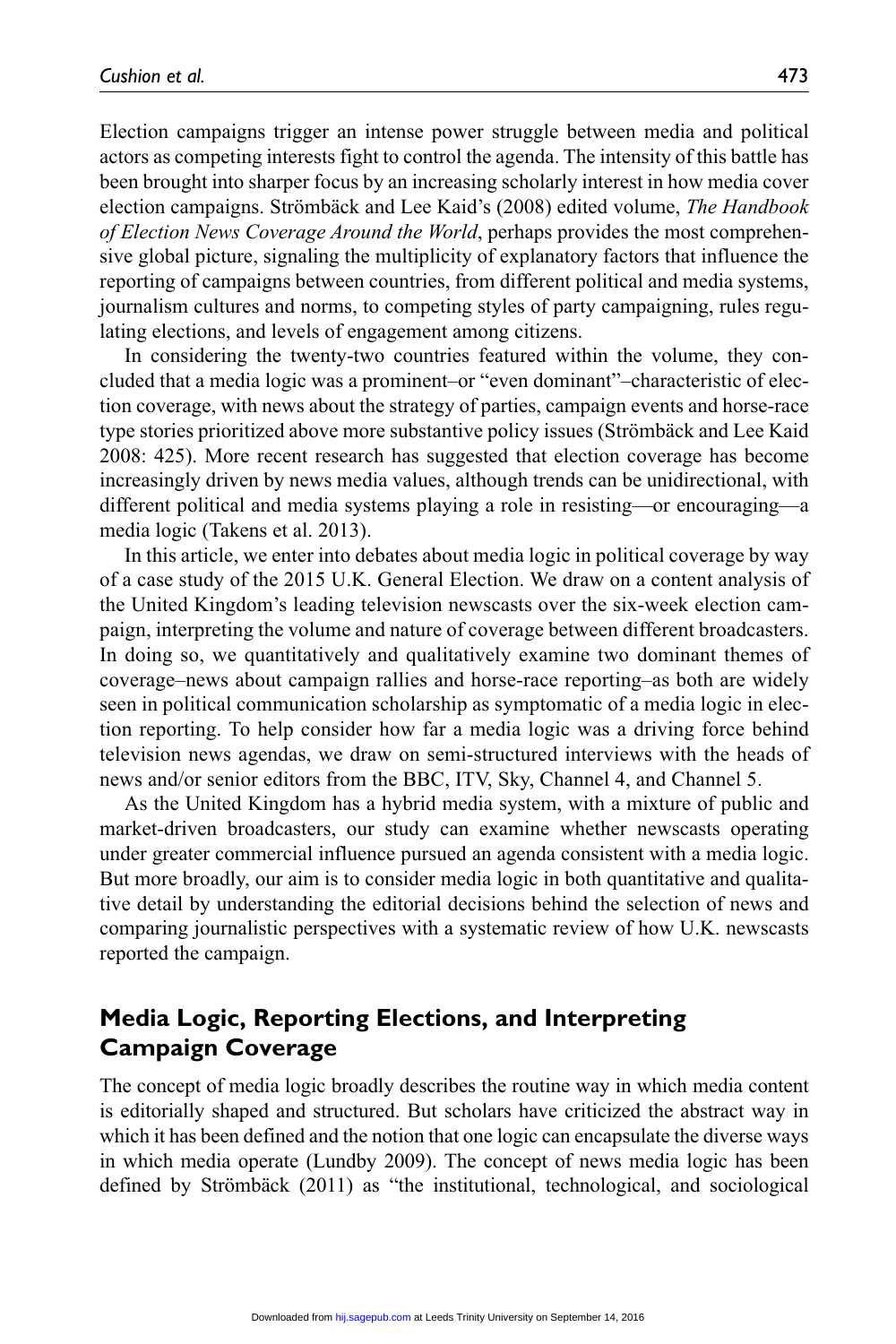characteristics of the news media, including their format characteristics, production and dissemination routines, norms and needs" (p. 373).

In studies about the reporting of elections, the concept of media logic has generally been used to characterize the degree to which coverage subscribes to the values and conventions of news media rather than a political logic (Strömbäck and Lee Kaid 2008). According to Strömbäck and Esser (2014), a political logic refers to a "need to form, take decisions on and implement policies, and the need to be successful in different processes of winning support in elections or in the battle for publicity, public opinion, and in negotiations and bargaining" (pp. 15–16). When evaluating media coverage of election campaigns, many scholars interpret the contest as a battle between media and political logics. In doing so, it is often found that a media logic triumphs over a political logic because campaign and horse-race perspectives are reported above policy issues, or because journalists speak over politicians and interpret their behavior and actions, or because coverage is personalized and candidate centered (Cushion and Thomas 2013; Takens et al. 2013; van Aelst et al. 2008). Media logic, in this context, is seen to force politicians and political parties to adhere to news values and production routines, with journalists rather than politicians setting the campaign agenda. Of course, how effective media logic is in setting the public's agenda or engaging audiences remains open to debate. Although there is evidence to suggest that "horse-race" stories attract viewers, at the same time, they can contribute to more cynical attitudes toward politics (Iyengar et al. 2004; Jackson 2011). Similarly, understanding the effect of political logic in news coverage could be dependent on the type of policy agenda, with particular parties "owning" certain issues that might more favorably win voter approval (Kiousis et al. 2015). In recent years, scholars have more carefully considered—with mixed results—the electoral effectiveness of campaign strategies such as attacking opponents (Nai and Walter 2015) or adopting particular policy positions (Adams et al. 2011). In other words, the logic behind political reporting and their effect on audiences should not be assumed but carefully disentangled.

Nevertheless, the weight of scholarly evidence generally supports the proposition that an overarching media logic has increasingly shaped election agendas in many western countries (Strömbäck and Lee Kaid's 2008). But most of these studies rely on large-scale content studies, with similar operational definitions about what constitutes media logic. So, for example, Brants and van Praag's (2006) historical assessment of election coverage in the Netherlands interpreted media logic as horse-race coverage (via opinion polls or reflections) and hoopla reporting (via campaign-type news). By way of conclusion, they argued that "the 2003 campaign showed clear signs of media logic: performance driven campaign communication, media orientation on the public, on the whole less substantive and more horserace and poll driven reporting, journalistic dominance" (p. 38). The assumption here–shared by many scholars–was that polldriven, campaign-related, and policy-lite agendas inherently represent an underlying media logic.

In our view, this broad and widely shared understanding of media logic can be potentially misleading. It assumes, for instance, that politicians *want* to engage with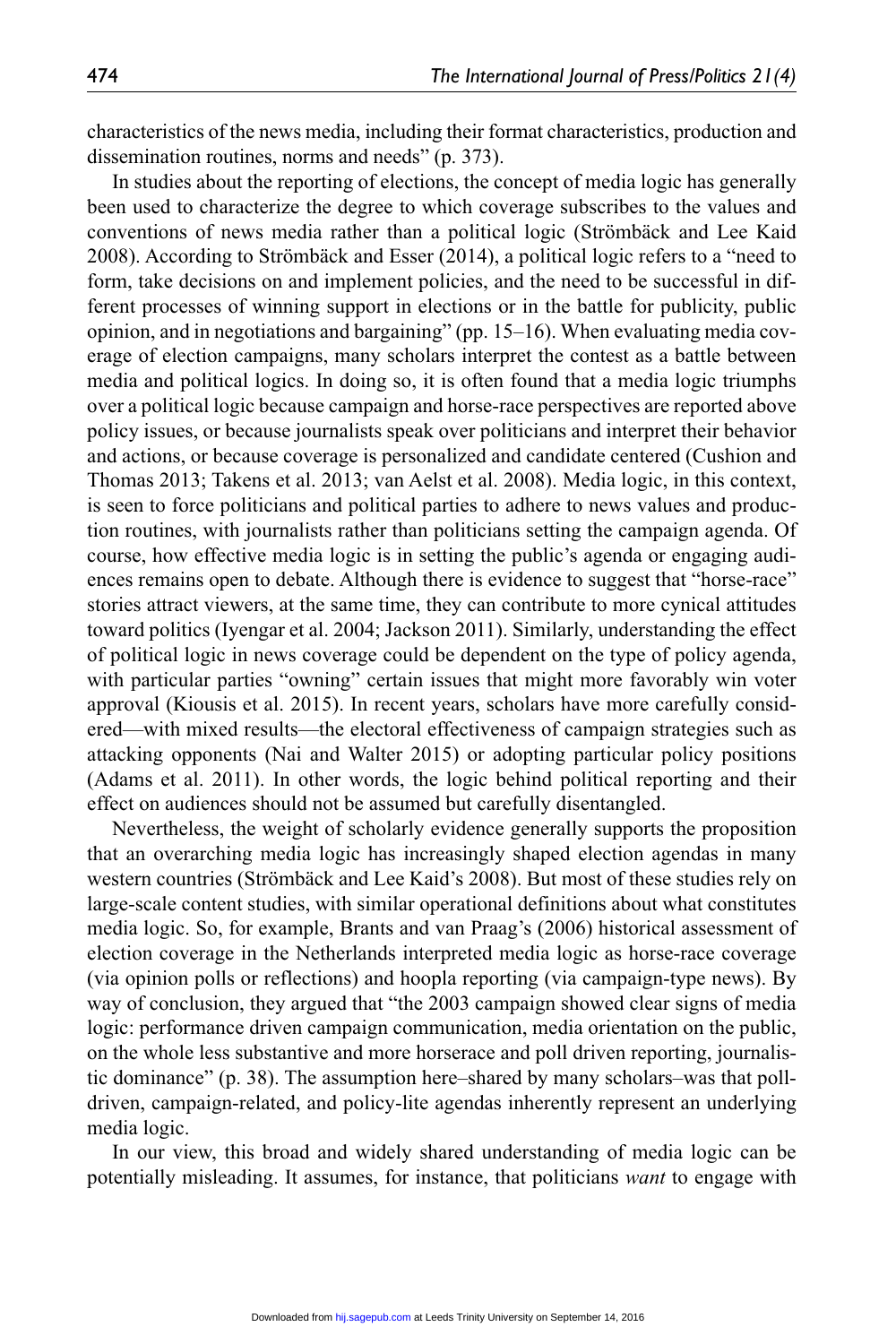policy matters when they may be actively seeking to avoid them. Indeed, there may even be a political logic behind prioritizing campaign coverage above issue-based news as party spin doctors can more closely control the backdrop of their leaders' appearances and the messages being conveyed. Similarly, although scholars have long associated media logic with the obsessive pursuit of the horse-race narrative, from a politician's perspective, it could act as a convenient distraction from answering more substantive issues or prove electorally advantageous for political parties.

Of course, it would be impractical to assume that large content analysis studies spanning many decades or even countries could provide the necessary context to disentangle the precise media logic behind editorial decision making. But although the longitudinal scope and cross-national depth of political communication scholarship has helped build a macro picture of election reporting internationally, the micro factors that help explain coverage have arguably been marginalized. This perhaps reflects a larger gap in political communication scholarship, with far less qualitative research about the editorial judgments shaping the production of news during the election than quantitative studies interpreting large data sets and trends over time. This is not to suggest that practitioners do not inform political communication scholarship. Indeed, academic libraries are often full of accounts, diaries, and memoirs written by journalists reflecting on their experiences of covering campaigns, although practitioners are often invited to share their postelection reflections in special editions of journalism or political communication journals. But, in our view, there is a limited supply of empirical studies—whether interviews or participant observation—exploring *the editorial judgments behind news selection at election time*.

Indeed, when production studies do inform empirical studies exploring media coverage of elections they can help explain editorial decisions. So, for example, Semetko et al.'s (1991) study comparing American and British elections revealed a number of important insights about the formation of election agendas and the influences shaping journalistic choices. Nevertheless, we would also agree with Semetko et al.'s (1991) conclusions that

On-the-spot observation can shed much light on how media personnel interpret their roles and the kinds of reports they should provide, but only content analysis can show whether such orientations and aspirations have real consequences for what actually gets into the news. (p. 183)

It is in this context that this study enters into debates about how far a media logic shaped election reporting during the 2015 U.K. election. But we begin by providing some context to the 2015 U.K. General Election campaign.

# **The 2015 U.K. General Election: Media and Political Logics in Context**

In the run up to the 2015 U.K. General Election, the main political parties—Labour and Conservative—were consistently tied in the polls, but the final result was a Conservative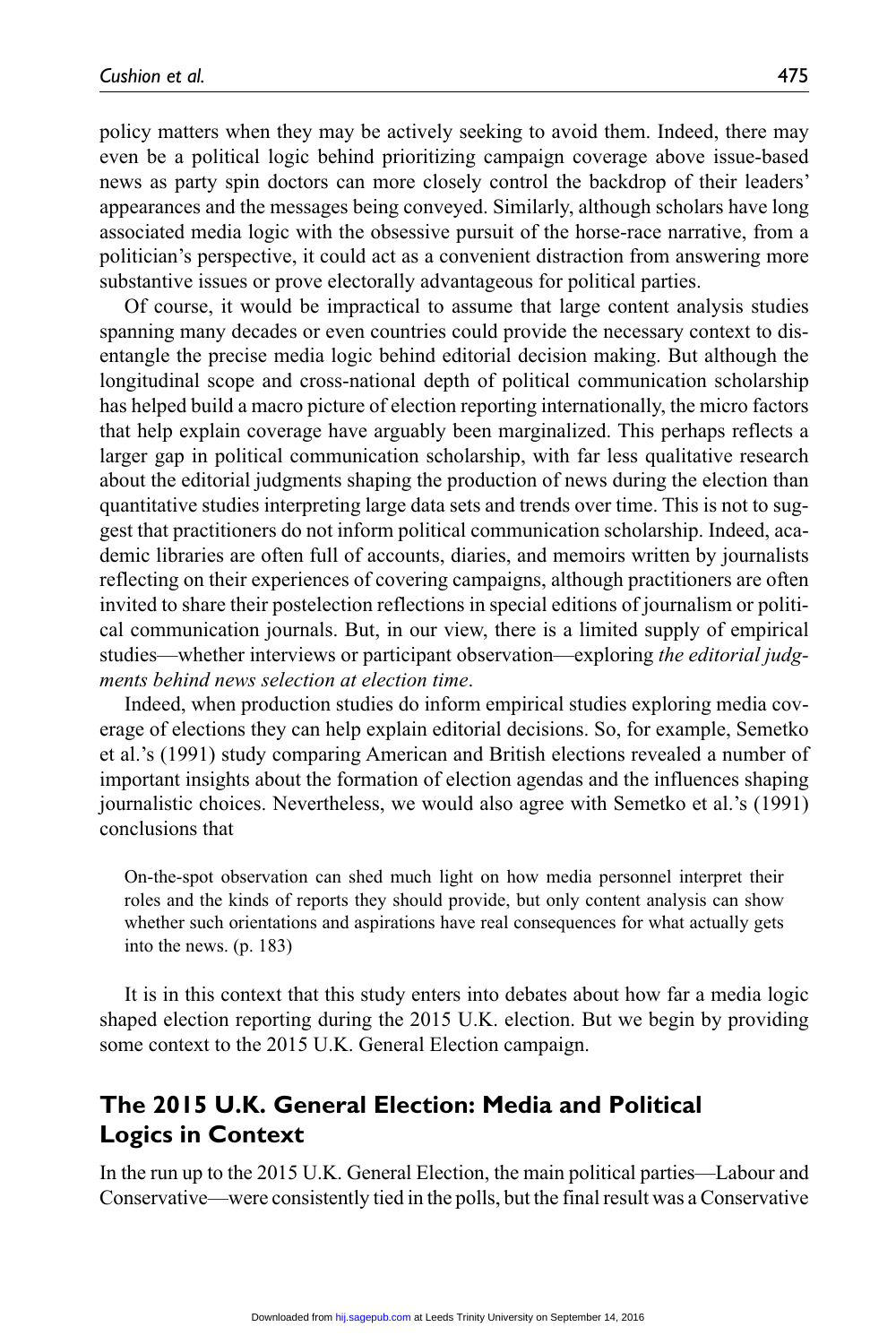Party majority. The polling industry undertook a review of their methodology, and identified among other factors that most organizations had overrepresented the likelihood of young people voting Labour and underrepresented elderly people voting Conservative. The perceived closeness of the race meant a coalition was widely viewed as the most likely electoral outcome. Many possible coalitions could have been fashioned, but perhaps because of the polling evidence and the campaigning tactics of political parties, a great deal of attention was paid to a potential alliance between the Labour Party and the Scottish National Party (SNP). Although Duch et al.'s (2010) longitudinal analysis of voters in twenty-three countries found "coalition-directed voting" regularly occurs in multiparty coalition governments, in U.K. politics, this approach to voting is relatively new (p. 698). Consequently, as our analysis suggests, broadcast editors may not have fully considered how to handle party political attempts to encourage tactical coalition voting. Indeed, the focus on a Labour/SNP coalition suited the interests of the Conservative Party, but it overshadowed Labour's campaigning. Reporters speculating about a possible coalition even led to the Labour Party writing a formal letter of complaint to the BBC about its impartiality. One study suggested that U.K. national newspapers helped legitimatize the editorial focus on a possible Labour/SNP coalition and played an intermedia agenda-setting role that encouraged broadcasters to join in the speculation about postelection deals (Cushion et al. 2016).

Consistent with international trends, the United Kingdom's main political parties have become increasingly professionalized over recent decades, with campaign agendas carefully orchestrated by dedicated spin doctors and public events tightly controlled by party officials. Press conferences, for example, have been held less frequently by political parties in recent elections, limiting the space for journalists to interrogate their policy proposals during the campaign. Instead, public campaign events tend to be more carefully policed by spin doctors, such as highly staged walkabouts in factories or campaign rallies primarily attended by party activists rather than members of the public.

In different ways, the U.K. media have responded to the increasingly savvy and sophisticated ways of party electioneering over recent years. Studies have shown, for instance, journalists becoming increasingly interpretive of political affairs, adopting a combative role and aggressive mode of address when questioning politicians (Cushion and Thomas 2013). This more skeptical approach to political journalism may also have informed the nature of campaign coverage, with an increasing emphasis on the process of politics in recent elections. During the 2010 campaign, Deacon and Wring (2011) found that 43 percent of television news coverage was about electoral process issues including campaign events or horse-race reporting—rather than wider policy debates.

Our study will examine the balance between coverage of process and policy in television newscasts but also according to their ownership and regulatory characteristics. Although the BBC is a wholesale public service broadcaster, ITV, Channel 4, and Channel 5 are commercial public service broadcasters. Sky News, meanwhile, has no public service obligations but has to conform to the United Kingdom's strict rules about "due impartiality," which all U.K. broadcasters have to follow. Based on our content analysis of U.K. newscasts during the 2015 General Election and interviews with heads and/or senior editors, overall, we ask the following research questions: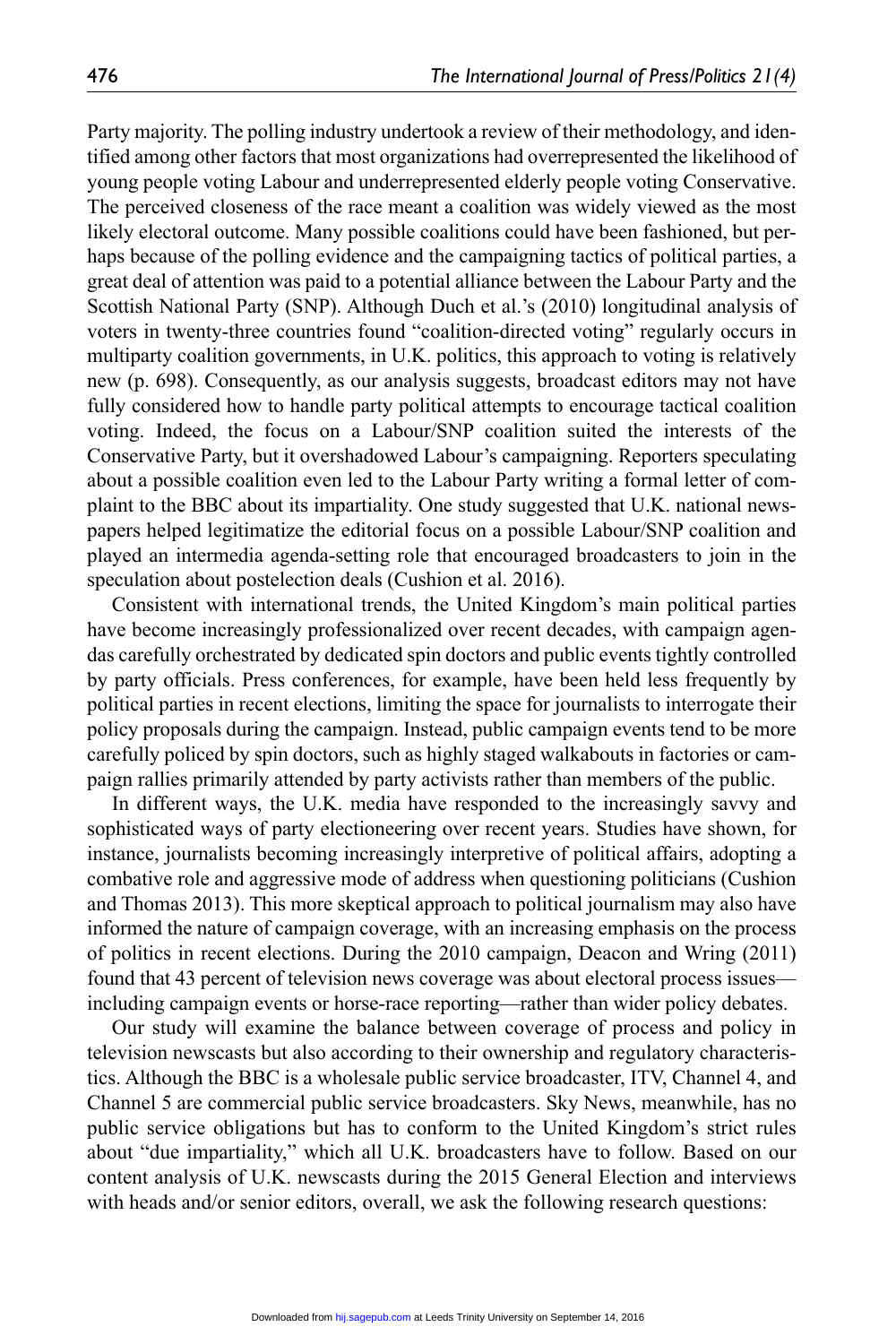**Research Question 1:** During the 2015 U.K. General Election, to what extent did newscasts operating under competing public service regulations and market pressures report policy or process issues?

**Research Question 2:** How was television news coverage of 2015 U.K. General Election shaped by media and political logics?

### **Method and Sample**

Our content analysis systematically examined television news over the short campaign (March 30 to May 6, 2015, including weekends). A research team coded all news on the United Kingdom's leading evening newscasts—BBC News at Ten, ITV News at Ten, Channel 4 News at 7 p.m., Channel 5 at 5 p.m., and Sky News at Ten enabling comparisons to be drawn between the proportion of news each broadcaster dedicated to the election. Our unit of analysis was the type of *news item* rather than the story. So, for example, a *story* about a Conservative pledge to create more jobs might involve two *items*—a reporter package and a live two-way. In total, 2,177 items were generated, of which 843 were election related. Although the unit of analysis in our study was primarily news items, we also examined references *within* news items, including references to opinion polls or to the likelihood of an SNP/ Labour coalition.

Our variables included whether an item was election related; whether an item was predominantly about policy or process issues, along with the type of process issue (campaign rally, horse race, or TV debate); whether an opinion poll was referenced; and, finally, whether an item featured a reporter on the campaign trail. All variables achieved credible to high intercoder reliability scores according to Krippendorff's alpha.1 In light of postelection debates about how the media had covered the campaign and some of the responses from our interviewees, we explored the logic behind the editorial decisions in more quantitative and qualitative detail. Three issues stood out, which we have already acknowledged. First, compared with previous elections, political parties tightly controlled their campaign rallies. Second, opinion polls distorted the agenda because of the (falsely) perceived closeness of the contest. Third, coverage was dominated by the possibility of an SNP/Labour coalition. To explore these observations, our follow-up analysis thus examined

- Every item featuring a reporter on the campaign trail and assessed the degree to which the stage-managed nature of a party rally was questioned or not (either comprehensively, somewhat, or not all).
- Every poll referenced in election coverage to assess how it was informing coverage (whether it related to the horse race, leadership popularity, or policy preferences).
- Every process item to assess the degree to which a Labour/SNP coalition deal was mentioned either implicitly or explicitly in process-related coverage (all variables achieved high intercoder reliability scores<sup>2</sup>).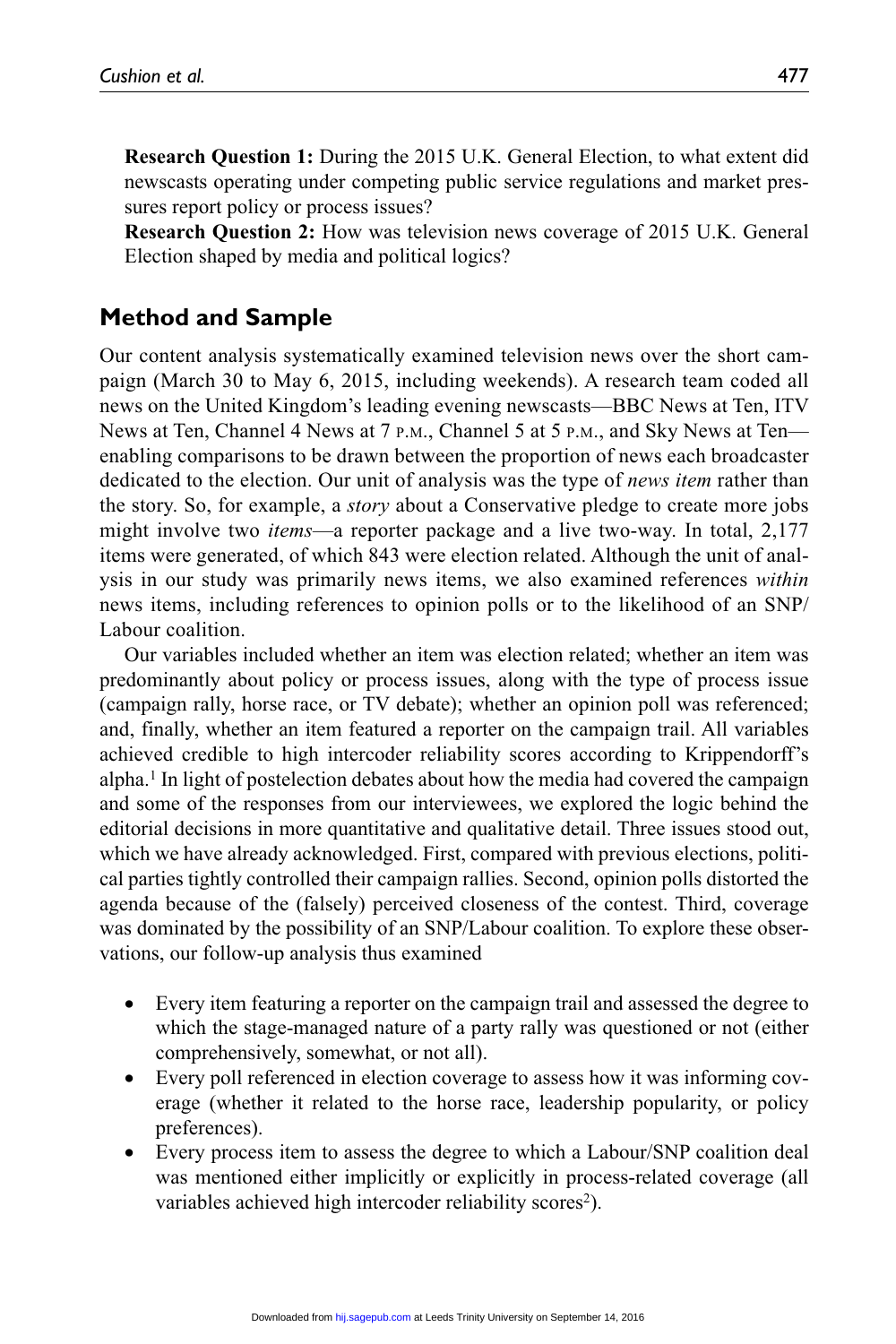In focusing on campaign rallies and horse-race coverage, our aim was to unpack the media logic behind their editorial selection. Both types of stories have broadly been labeled process-driven categories (Deacon and Wring 2011), often associated with a commercial attempt to attract audiences by reporting the razzmatazz of the campaign or the race to be elected ahead of covering policy issues. By considering the content and editorial decisions behind these stories, we question whether they reflect a media superseding a political logic. We acknowledge that there are other possible mediatized measures we could have explored, such as the degree to which reporting was personalized—a concern raised during the 2010 election when the first ever televised leaders' debates dominated coverage (Deacon and Wring 2011). We would also concede that media and political logics are often broadly operationalized, skating over the influence of commercial forces (Landerer 2013). So, for example, juxtaposing policy (political logic) and process (media logic) stories overlooks the influence of market-driven media, which typically pursues certain issues—crime, for instance—to a greater extent than public service media. We do not accept these logics as conventionally defined in many large *N* quantitative studies, and our more qualitative approach aims to more carefully understand the forces behind the editorial selection of news.

The lead author conducted semi-structured interviews with either heads of news or senior editors from BBC, ITV, Sky, Channel 4, and Channel 5 within a period of six months after Election Day.3 These included Paul Royall (editor of BBC News at Six and Ten), Katy Searle (BBC Westminster editor), Sue Inglish, (head of BBC political programming), Geoff Hill, (editor of ITV News at Ten), Michael Jermey (head of ITV news), Ben De Pear, (head of Channel 4 news), Esme Wren (then head of politics at Sky News), and Cristina Squires (head of Channel 5 news).4 Interviews lasted between approximately thirty minutes and one hour.

Interviews began with broad questions about the election, but more specific themes about editorial influence were then explored in more detail. These broadly included the following: the editorial focus on the process over policy stories, the role polls played in framing coverage, the challenge of despinning the agendas and campaign tactics of political parties, and the way future election campaigns should be reported. Although interviewing senior broadcasters and understanding their editorial judgments was central to our research design, our content analysis acted as the more objective yardstick to interpret the salient themes of coverage. But, as our study shows, *the combination of content and production perspectives* revealed important insights about the ascendants of media logic that may not have emerged had we relied on just one of these methodological approaches.

# **Findings: A Commercial Media Logic?**

Of the 2,177 items examined over the 2015 U.K. General Election campaign, 843— 38.7 percent—were election related. As a proportion of airtime—the measure we primarily use to compare coverage—47.1 percent of all news was about the election. Table 1 shows the percentage airtime dedicated to the election between broadcasters as a proportion of all news over the campaign.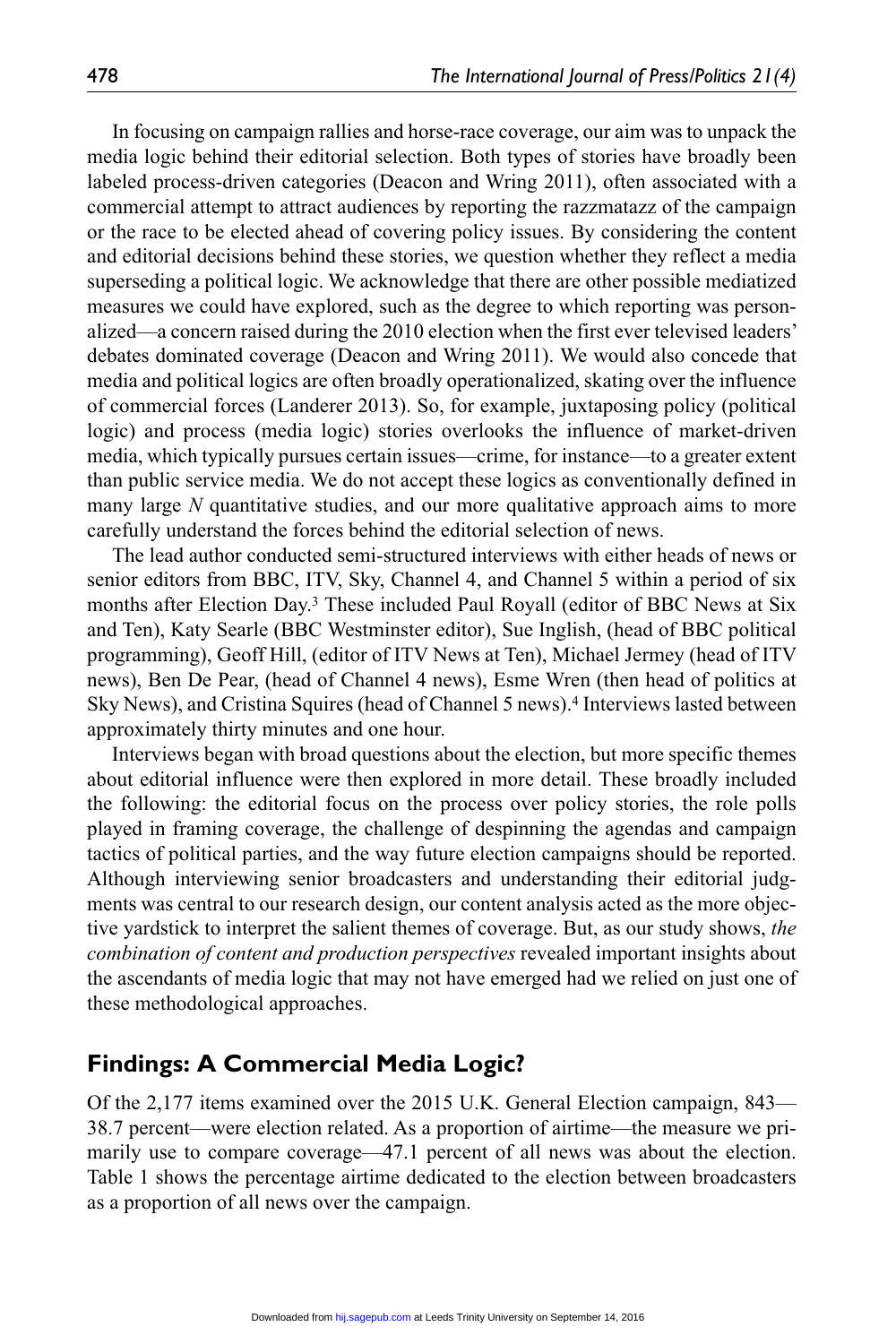|                                             | <b>BBC</b> | ITV        | Channel 4  | Channel 5               | Sky  | Total      |
|---------------------------------------------|------------|------------|------------|-------------------------|------|------------|
| Proportion of<br>all news about<br>election | 49.8       | 43.5       | 49.0       | 52.4                    | 41.2 | 47.1 (843) |
| Policy issues                               | 43.2       | 34.4       | 39.3       | 36.1                    | 31.4 | 37.6 (319) |
| Campaign<br>process                         | 56.8       | 65.6       | 60.7       | 63.9                    | 68.6 | 62.4 (524) |
| Totals                                      | 100.0(210) | 100.0(167) | 100.0(174) | 100.0 (153) 100.0 (139) |      | 100.0(843) |

**Table 1.** The Percentage of Time Spent Reporting Election, Policy, and Campaign Process Items in U.K. Newscasts during the 2015 U.K. General Election (*N* in Parentheses).

Channel 5 spent most time, proportionally speaking, reporting the election. The BBC and Channel 4, meanwhile, covered the election to a greater extent than ITV and Sky News. But, overall, broadcasters broadly dedicated a similar amount of airtime between 41.2 and 52.4 percent—to reporting the election. However, we found that the BBC was the most issue based, while Sky News the most campaign driven (see Table 1). In other words, the most commercially driven broadcasters were the most likely to report items related to the process of the campaign rather than about specific policy issues.

But more generally, compared with content analyses of previous U.K. General Elections (Deacon and Wring 2011) or equivalent cross-national electoral contests (Strömbäck and Lee Kaid 2008), the 2015 U.K. television news agenda was far more about the processes of the campaign than about policy issues. By this measure alone, it would appear that the editorial agenda of the 2015 U.K. General Election—including on the main public service broadcaster, the BBC—was clearly driven by a media logic. When all process-type stories were broken down, coverage was primarily about the campaign (51.8 percent)—including rallies and walkabouts—or about the horse race between parties (30.8 percent), in particular about the possibility of a Labour and SNP coalition. The televised leaders' debates—which were widely reported in the 2010—also took up a reasonable share of campaign coverage (17.4%). We classified items about TV debates as process driven because they tended not to be about policy discussion. Although TV debates feature a considerable amount of policy discussion, coverage was primarily about the performance of leaders rather than about issues debated. We focus on the two dominant themes in coverage—news about the campaign rallies and the horse race—to explore how far election reporting was shaped by a media logic. In doing so, we consider the editorial judgments of the heads of news and/or senior editors, and compare them with our content analysis findings.

# **The Media Logic of Campaign Rallies**

Half of our interviewees suggested that the focus on the campaign rather than policy issues was not always out of choice but necessity. As Sue Inglish, the head of BBC political programming, pointed out, "the parties, virtually all of them, did not hold morning press conferences. So their press operations . . . went out into the country,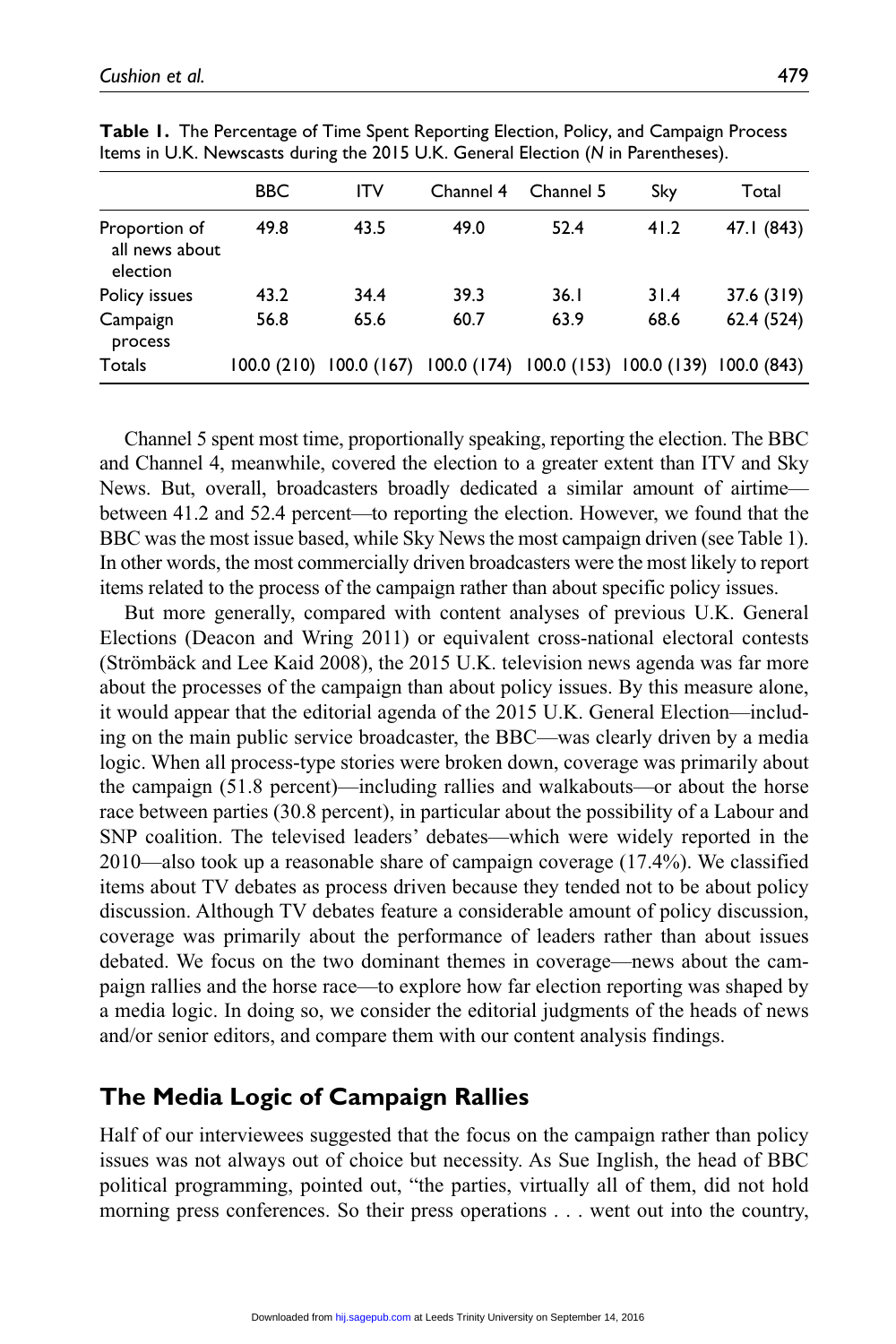they were very small controlled groups of people, often party supporters who were in the so-called press conferences." As a consequence, she argued,

you didn't have any real forum in which the parties were quizzed about their manifestos across a range of different policies, and I think the one issue that one would want to look at next time round is how do you force that examination of policy when the parties don't want to talk about it? (Sue Inglish, BBC)

Put another way, in the absence of a regular and formalized exchange between journalists and politicians, this may explain why a large proportion of BBC—and TV news generally—was preoccupied by campaign stories. This hints more at a political than media logic shaping coverage as parties were strategically trying to avoid opportunities where journalists could interrogate them about their policy agendas. Indeed, the head of Channel 5 suggested that they tried to address policy debates over the course of the campaign, but parties would not enter into any detailed discussions, with some even encouraging broadcasters to run stories about the closeness of the race:

I think it's really important to concentrate on the issues and I do think that we collectively as an industry perhaps concentrated too much on the polls and what they were saying . . . but do you know what, that's what the parties were telling us to do. There was a lot of pressure from the parties and the bottom line is . . . they wouldn't answer the questions. We had David Cameron on our programme live. We asked him about four times, "where was the £12 billion of cuts going to come from?" and he wouldn't answer it. (Cristina Squires, Channel 5)

This suggests that parties played a key role in editorial decision making, either by their refusal to answer specific policy questions or by encouraging a more process-driven agenda. Of course, arguably editors could have covered policy issues to a greater extent despite political parties not answering their questions. But several interviewees did reveal how parties were trying to exert control of the news agenda or how campaign events should be filmed. Esme Wren, head of politics at Sky News, for example, revealed that

. . . there's lots of very heated exchanges with all the parties about the way the campaign was being driven, actually let's say the two main ones because the Lib Dems had a much more . . . they wanted you to feel like you could film everything . . . We have a number of run-ins where we say to them we're not part of your broadcast operation.

There was clearly an awareness from all interviewees about the carefully choreographed nature of campaign rallies as well as how closely they were being policed by party officials. Indeed, several made references to packages they had aired about controlled nature of the parties' campaign events:

We did a piece that went behind the campaign and a lot of BBC outlets did this piece because . . . it [the election] was being described as the most carefully controlled campaign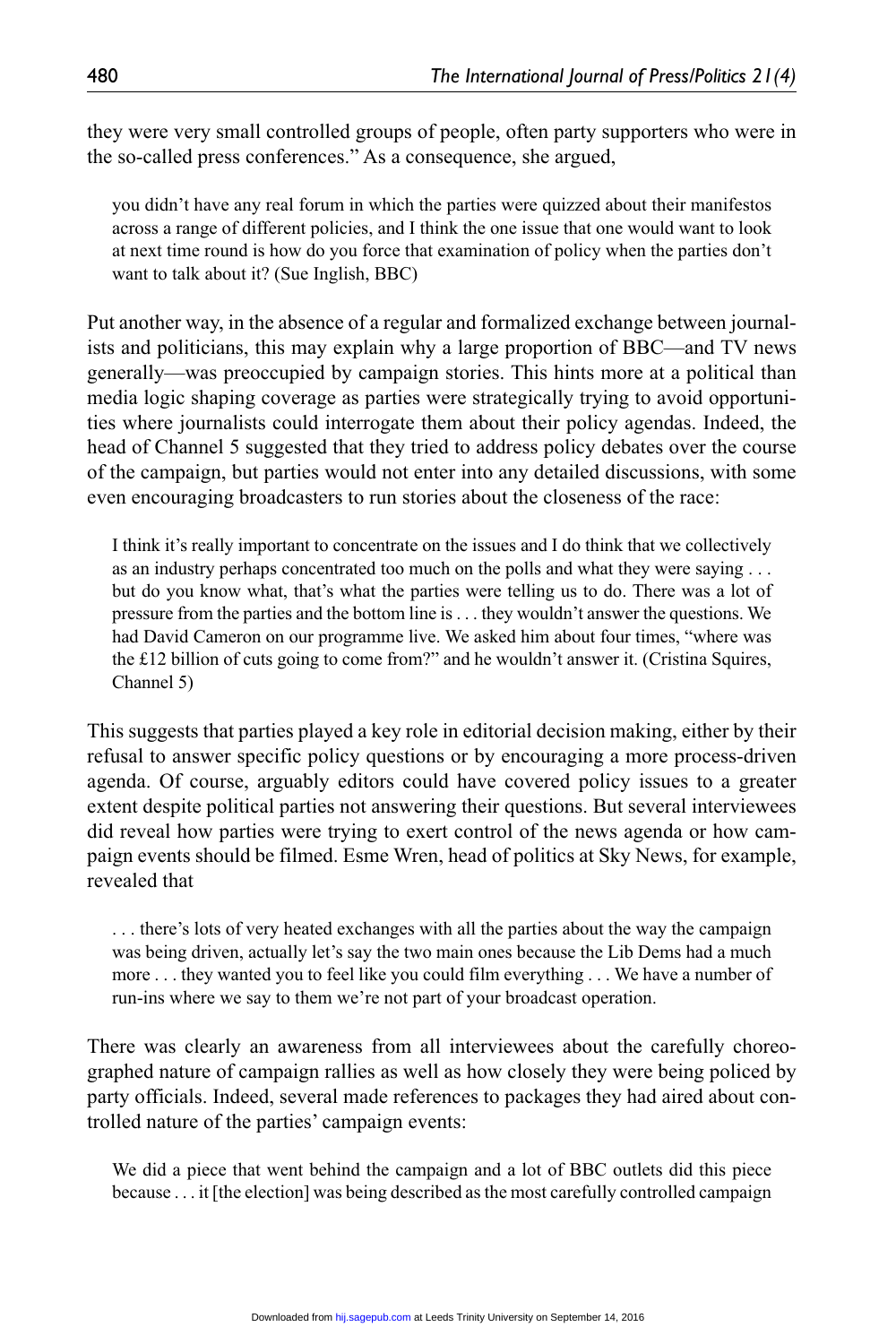|                                    | <b>BBC</b> | ITV             | Channel 4 | Channel 5 | Sky       | Total      |
|------------------------------------|------------|-----------------|-----------|-----------|-----------|------------|
| "On the campaign<br>trail"         | 38.1       | 43.7            | 42.0      | 41.8      | 48.2      | 42.3 (357) |
| No exposing of<br>rally            | 75.0       | 68.5            | 69.8      | 85.9      | 68.7      | 73.4       |
| Some exposing of<br>rally          | 18.7       | 30.1            | 19.2      | 10.9      | 22.3      | 20.4       |
| Comprehensive<br>exposing of rally | 6.3        | $\mathsf{I}$ .4 | 11.0      | 3.1       | 9.0       | 6.2        |
| Total                              | 100(80)    | 100.0(73)       | 100.0(73) | 100.0(64) | 100.0(67) | 100.0(357) |

**Table 2.** Percentage of Election Items Featuring a Reporter on the Campaign Trail and the Extent to Which The Stage-Management of a Party Rally Was Exposed (*N* in Brackets).

and all of that. And we did a piece that went behind the campaign and how we couldn't hold microphones and things like that. (Paul Royall, BBC)

. . . we did a couple of pieces actually on all the campaigns, showing the fact that this is where we're allowed to stand, there's Cameron, we're not allowed in, we don't get to ask a question, we're on a bus, he's on a plane ahead of us. So if they were trying to control the situation too much, then yes we would expose that the way we saw it. (Esme Wren, Sky News)

Meanwhile, Ben de Pear even pointed out a rival reporter's unraveling of a party rally: "Someone from Sky I think took a picture of the Conservative launch which, when seen through a  $9 \times 6$  lens looked absolutely massive but when you looked back, it was just 40 party activists in a massive empty warehouse." The photo in question—tweeted by a Sky News correspondent Niall Paterson—was widely shared on social media, but its popularity was perhaps because it represented a *rare* moment when journalists were not complicit with the imagery painted by the parties' publicity machines. Indeed, we revisited every item involving a reporter on the campaign trail—357 in total, representing 42.3 percent of election airtime—to explore how often a rally or walkabout was exposed in some way by a journalist.

Table 2 shows that Channel 5 was the least likely to question a campaign rally and Sky News the most, with more than two-thirds of items on BBC, ITV, and Channel 4 doing so.

Of course, we did not expect every item to question the stage-managed nature of the campaign but to establish the degree and depth in which they were. At first glance, although more than one in four items exposing stage-managed news might appear substantial, most of these were relatively fleeting references to campaign events (20.4 percent), such as the following:

The Conservatives have been criticised for control freakery during this campaign, but you know what, the reason they want things to be just so is because mistakes can be costly. David Cameron knows voters prize authenticity in their political leaders and that's why he'll be kicking himself. (Sky News at Ten, April 25, 2015)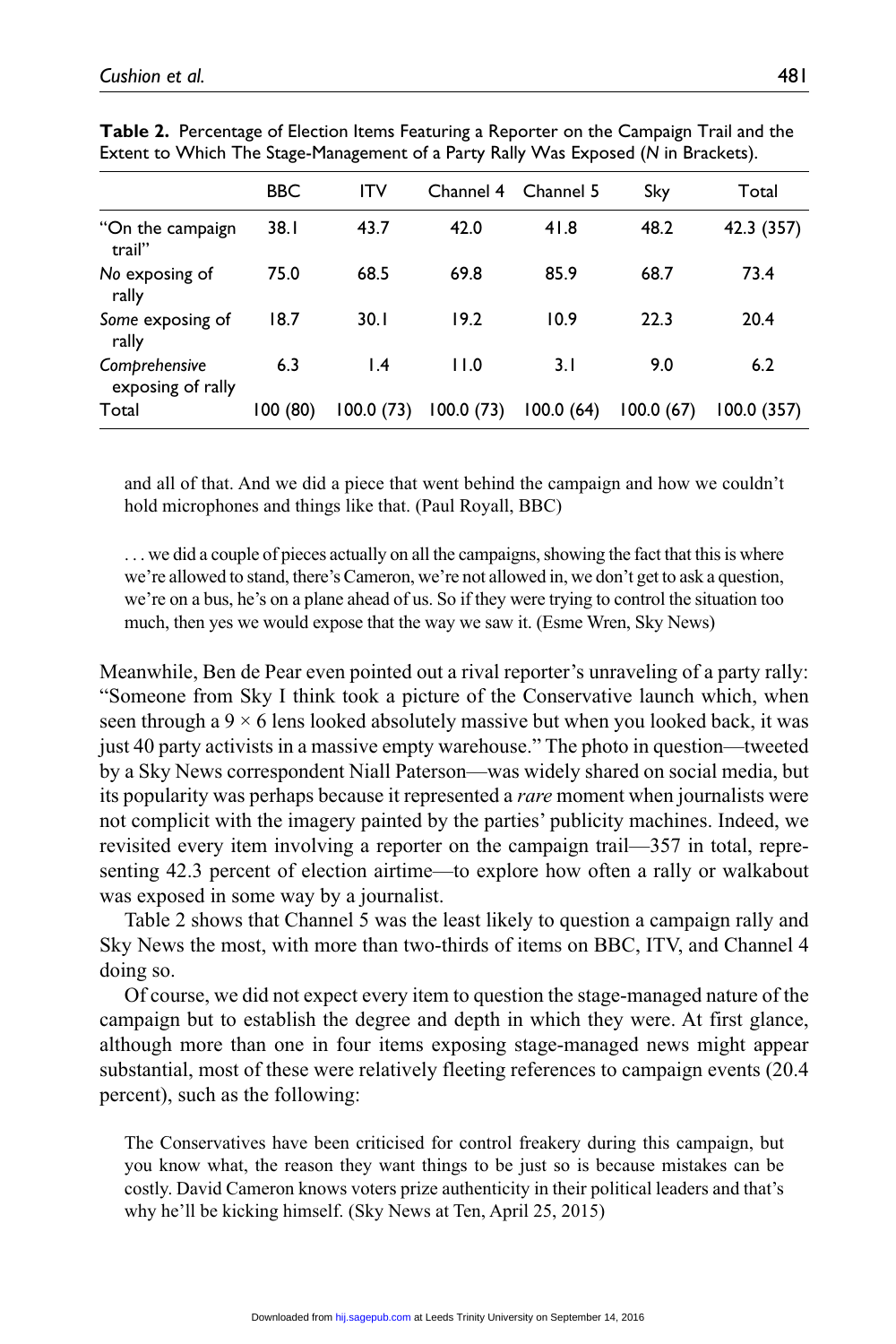As Table 2 further shows, more comprehensive treatment about the constructed nature of campaign rallies was less frequent—6.2 percent in total—but we did identify a number of lengthy packages—most strikingly on Channel 4—where the campaign tactics of political parties were exposed. One included inviting a war photographer to consider the parties' campaign tactics:

A seat on the Lib Dem battlebus costs journalists £750 a day. Hmm. Let's see if it's worth the money . . . I've come all this way and it turns out that this blue rope means I can't get close. I'm not in the pool . . . When it comes to the media, the entire event has been carefully managed . . . The atmosphere seems stifling and controlled. You know you get a sense in your fingertips. I find everything is scripted, there seems to be no room for surprises . . . There's a fear, they don't seem to want to talk to the people direct, y'know, pump flesh and kiss babies and taste pastries. (Channel 4 News, April 5, 2015)

But although the contrived nature of campaign rallies was clearly exposed at times by broadcasters, overall, the majority of items did not meaningfully question them. In other words, the kind of campaign expose the Sky News correspondent's tweet revealed about a Conservative rally was not the norm in day-to-day reporting of the election campaign on U.K. newscasts. This demonstrates the importance of comparing our interview responses with a systematic content analysis of election coverage because the editorial impression was that they *did* address the stage-managed nature of the campaign. But our analysis reveals that only 6 percent of election news items did so comprehensively, with a fifth of items making what was often a fleeting reference to the constructed nature of the campaign.

From this perspective, the parties' political logic of staging tightly controlled campaign rallies with limited access paid off as broadcasters routinely—and, most of the time, unquestionably—covered them. Put another way, the political logic behind the parties' campaign events appeared to have superseded a media logic. When questioned about how they would cover future elections, almost all interviewees suggested that broadcasters may be more reluctant to commit resources to following leaders around the country or at campaign rallies.

Although a few interviewees also pointed out that it remains important to reflect the agendas of parties, most cast doubt on the editorial logic of following them on the campaign trail (e.g., the heads of news at Channel 4 and Channel 5 decided not to pay for their reporters to travel on the political parties' battle buses). This suggests that if parties do not open up access to their campaigns, such as holding regular press conferences, the political logic that arguably led broadcasters to routinely cover them on the campaign trail may be weaker in future elections.

### **The Media Logic of a Labour/SNP Coalition Deal**

The horse-race narrative was another central theme of campaign-related coverage representing 29.6 percent of airtime—with news typically informed by opinion polls, the leadership of party leaders, and, most prominently, speculation about possible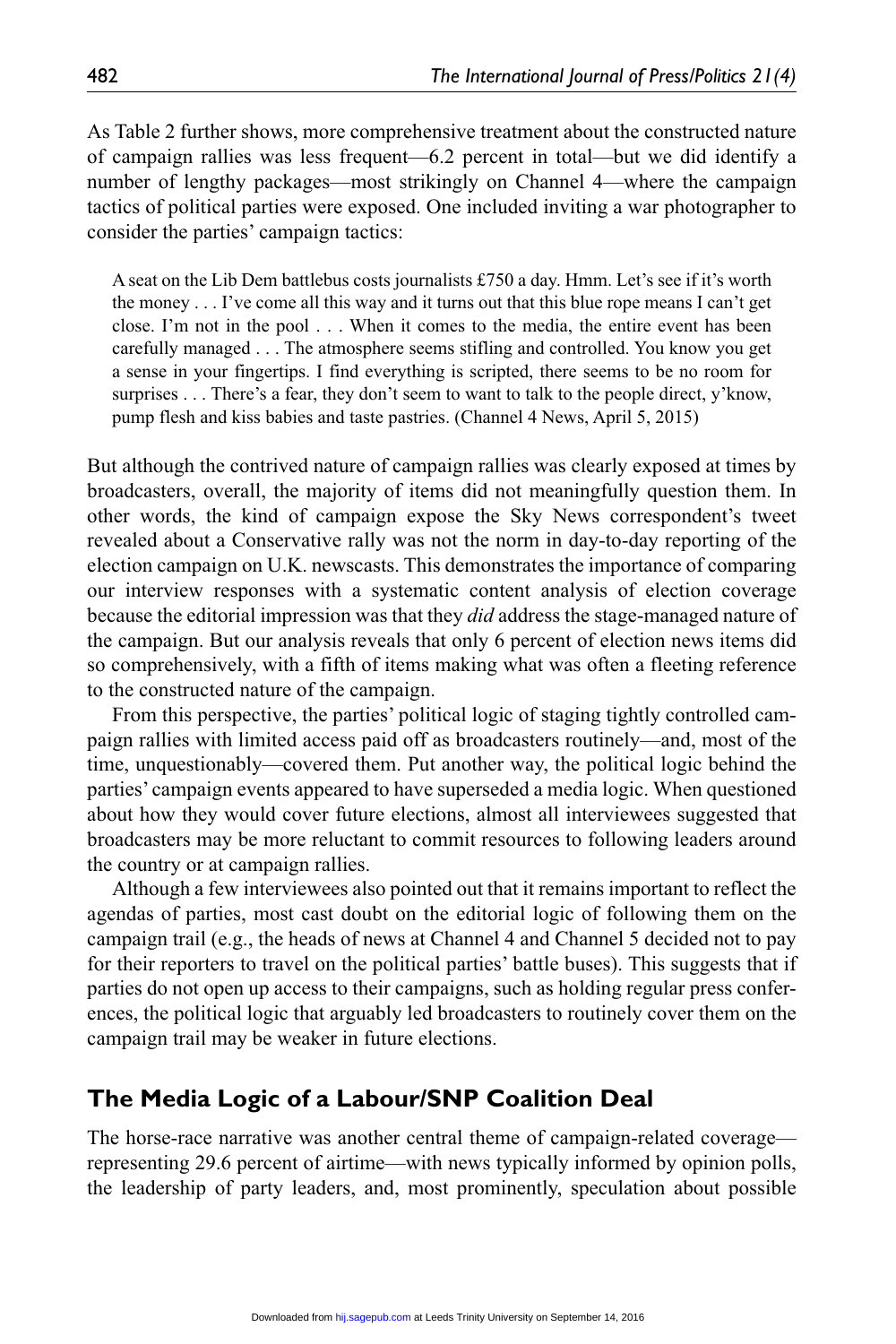|                                                    | <b>BBC</b> | <b>ITV</b> | Channel 4            | Channel 5 | Sky       | Total                     |
|----------------------------------------------------|------------|------------|----------------------|-----------|-----------|---------------------------|
| <b>Election</b> items<br>where poll is<br>featured | 20.5       | 31.1       | 20.7                 | 22.2      | 28.1      | $24.2$ (204) <sup>a</sup> |
| Of these.<br>percent<br>mentioned in<br>passing    | 93.0       | 55.8       | 66.7                 | 67.6      | 59.0      | 67.6 (138)                |
| Horse-race poll                                    | 84.1       | 79.2       | 81.1                 | 82.3      | 72.5      | 79.8 (166)                |
| Leaders' poll                                      | 15.0       | 15.1       | 10.8                 | 11.8      | 22.5      | 15.4(32)                  |
| Policy poll                                        | 0.0        | 5.7        | 8.1                  | 5.9       | 5.0       | 4.8(10)                   |
| Total                                              | 100.0 (44) | 100.0(53)  | $100.0^{\circ}$ (37) | 100.0(34) | 100.0(40) | 100.0 (208)               |
|                                                    |            |            |                      |           |           |                           |

**Table 3.** Percentage of Election Items Featuring a Poll and the Nature of Them (*N* in Brackets).

a. This value is not identical to the total as on some occasions, more than one poll was referenced.

b. A small number of items on Channel 4 did not fit into any of these categories and were omitted from this table.

coalition deals in particular between Labour and the SNP. Of course, the use of opinion polls to fuel the horse-race narrative is long established in studies exploring election coverage (Strömbäck and Lee Kaid 2008). We examined all references to polls and found that close to a quarter of all election items were informed by them (see Table 3). Between one-half and three-quarters of these references on the commercial broadcasters were made in passing, compared with 91 percent on the BBC, which perhaps reflects its strict guidelines on leading with polls during elections.

Table 3 also shows the types of polls featured in television news coverage, which were primarily related to the horse race—79.8 percent of all references—with 15.4 percent about leadership, in particular after the TV debates. Just 4.8 percent of referenced polls—and none on the BBC—were about policy matters. Overall, the emphasis on horse-race-type opinion polls might again reflect an underlying media logic, with broadcasters fascinated with the closeness of the electoral race.

However, as almost all our interviewees pointed out, it would be difficult to overlook the political consequences behind the polling. After all, opinion polls consistently had the Conservatives and Labour neck and neck, with the SNP gaining a significant proportion of seats. This meant that the prospect of a hung parliament—and a postcoalition deal between Labour and the SNP—was the prism through which many reporters interpreted the campaign. There was, in other words, arguably a political logic behind the horse-race narrative because the SNP appeared to be heading toward a power-sharing position at Westminster. Several of our interviewees justified the prominence of the SNP in these terms:

We were very conscious of the SNP being of enormous importance, not just to voters in Scotland . . . I think it was legitimate. We'd had five years of a coalition government, the pollsters were all telling us . . . that the most likely outcome was going to be a coalition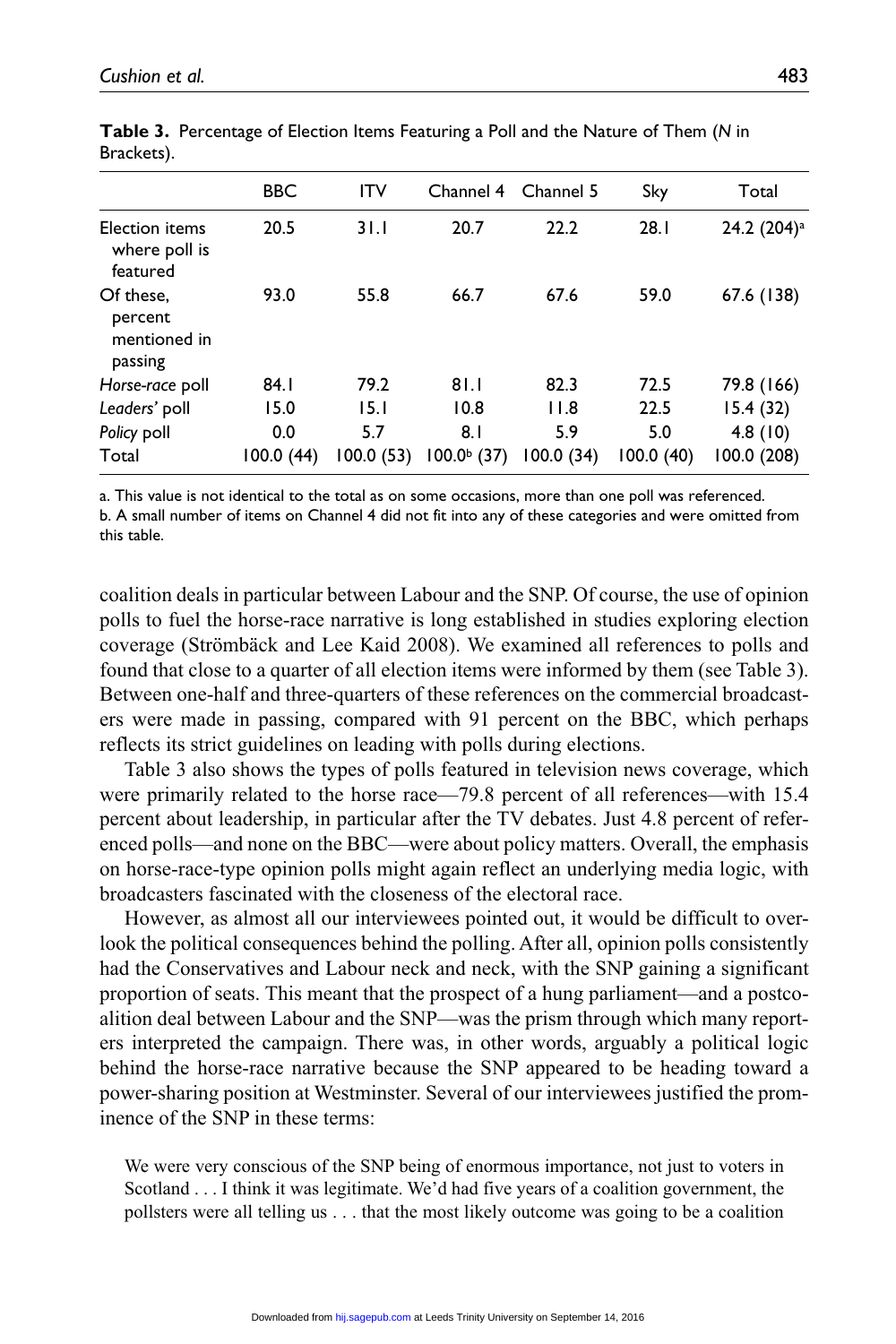|                                                                                | <b>BBC</b> | ITV       |           | Channel 4 Channel 5 | Sky       | Total      |
|--------------------------------------------------------------------------------|------------|-----------|-----------|---------------------|-----------|------------|
| Among election<br>items, percentage<br>referring to<br>Labour/SNP<br>coalition | 27.2       | 38.6      | 28.8      | 23.8                | 39.6      | 31.3(162)  |
| Innuendo references<br>to Labour/SNP<br>coalition                              | 67.7       | 71.8      | 83.3      | 83.3                | 68.4      | 74.8 (120) |
| <b>Explicit references</b><br>to Labour/SNP<br>coalition                       | 32.3       | 28.2      | 16.7      | 16.7                | 31.6      | 25.9(42)   |
| Total                                                                          | 100.0(31)  | 100.0(39) | 100.0(30) | 100.0(24)           | 100.0(38) | 100.0(162) |

**Table 4.** Percentage of Campaign News Items Making a Connection Between Labour/SNP Coalition and Clarity of These References (*N* in Brackets).

*Note.* SNP = Scottish National Party.

and, therefore, who was going to make up that coalition was really important. (Cristina Squires, head of Channel 5 News)

Indeed, most of the interviewees were broadly comfortable with the overall time spent featuring the SNP over the campaign.

However, relying on the length of time politicians spoke in newscasts alone to assess the relative degree of balance and editorial judgment in election coverage can be a crude measurement. The SNP might not have been heard as much as the Liberal Democrats, for example, but their presence and prominence throughout the campaign could have been more pervasive. We thus revisited every campaign-related item from rallies to TV debates and the horse race—to assess the extent to which a Labour/ SNP coalition deal was mentioned in coverage (see Table 4).

This was not a straightforward exercise. We found, for instance, forty-two explicit instances—or 25.9 percent of all references—related to a Labour and SNP postelection deal. So, for example, an ITV reporter claimed:

David Cameron once again attacked Labour on Scotland, claiming a vote for them could lead to the frightening prospect of a government propped up by the SNP . . . [Labour has] rattled the Prime Minister enough to issue a warning about the dangers of a Labour government backed by the SNP. (ITV News at Ten, April 19, 2015)

At the end of the package, the backdrop—accompanied by a reporter voice-over comprised of a Conservative poster showing Nicola Sturgeon working Ed Miliband like a puppet. The item ended: "But the Conservative posters are getting blunter. As is their message: vote Tory, to stop an alliance that would only favour the Scots." But we also found many more implicit connections—120 or 74.8 percent of all references—to a Labour/SNP coalition more subtly linking the two parties together. The following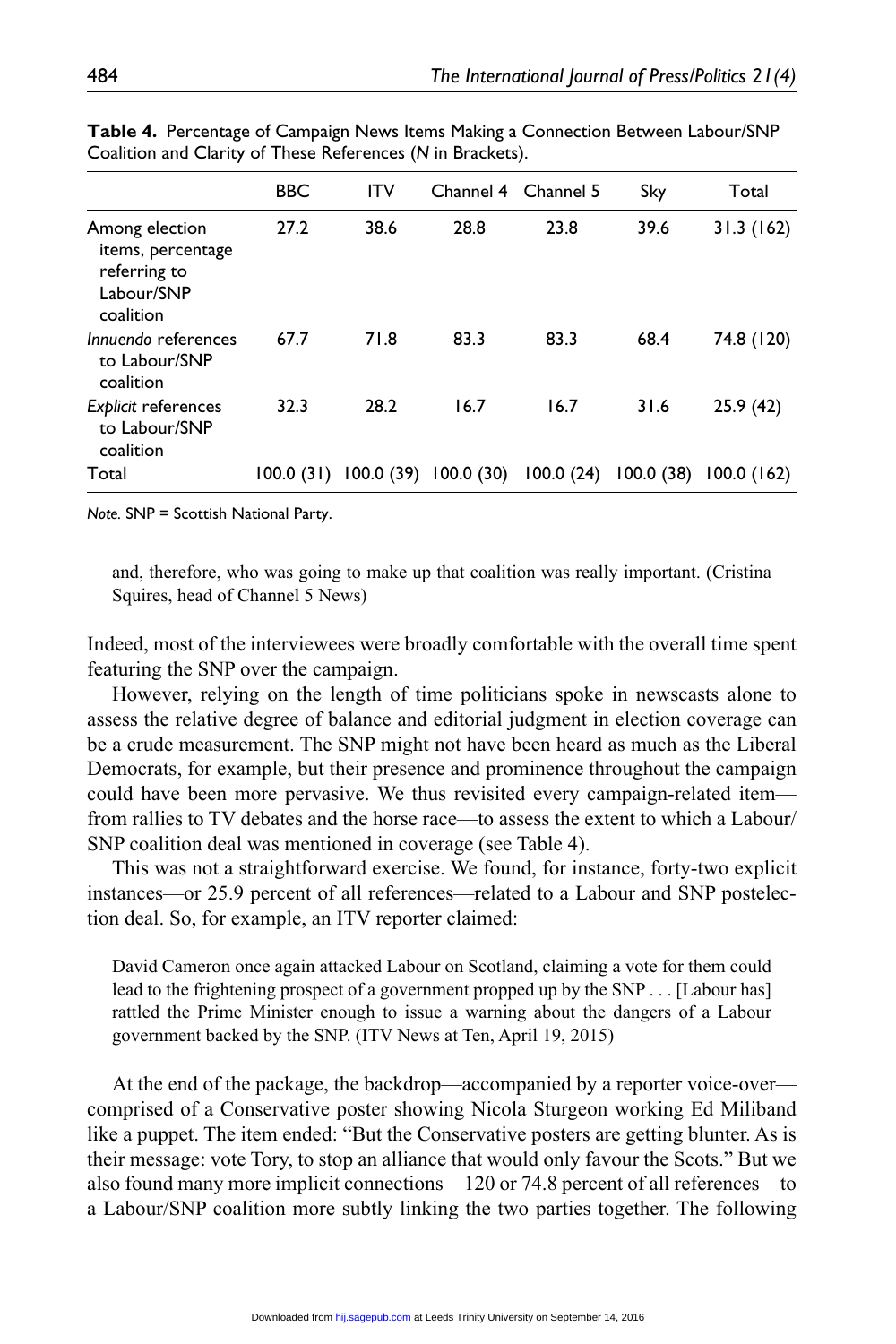example illustrates how a postelection deal was routinely implied without necessarily using the term *coalition*: "It's no surprise that the relationship between Labour and the SNP has gone from bad to bitter. But they could still be forced to work together after May . . ." (Sky News, April 10, 2015).

Overall, the repetition of these implicit references to a possible Labour/SNP coalition—along with more explicit connections—informed close to a third of all campaign-related items (31.3 percent). However, there were some differences between broadcasters, with close to four in ten of Sky News and ITV campaign news items— 39.6 and 38.6 percent, respectively—referencing a Labour/SNP coalition deal, whereas less than three in ten were on BBC and Channel 4 (27.2 and 28.8 percent, respectively). Channel 5 had less than a quarter of items making a connection between a Labour and SNP postelection deal (23.8 percent).

The regularity in which this horse-race-type narrative shaped the campaign could be interpreted as a media logic driving the campaign. Interviewees not only considered focusing on a coalition deal involving the SNP a legitimate political story to pursue because of the SNP's potential role in a future U.K. government, with various degrees of certainty, but some interviewees also pointed out that the success of party campaign agendas played a role in their editorial decision making:

. . . let's face it, the Tories were really successful in pushing this and they knew because they were saying privately to us that it was coming up again and again on our doorstep, which actually I think it proved to be right, although I slightly didn't believe it when they were saying that but I think it did. So it was very successful. (Katy Searle, BBC)

Rather than concluding that a media logic was responsible for the widespread speculation about a possible coalition deal between Labour and the SNP, from this perspective, a political logic was *also* driving the agenda. This was even acknowledged by reporters during the campaign: "Tories are still trying to push the possibility of Labour being controlled by the Scottish National Party after the election" (Channel 5 News, April 22). But perhaps the full extent of the Conservative's campaign political logic behind drawing attention to a possible Labour and SNP coalition deal only became apparent after the election—when the party won an overall majority. Ross's (2015) insider account of the Conservative campaign strategy, for example, revealed how their spin doctors sought to capitalize on anxieties from English voters about the potential involvement of the SNP in a U.K. government. As the BBC's Katy Searle pointed out, the Conservative Party's campaign strategy and ability to help shape the news agenda was impressive. For the purposes of our study, it demonstrates the importance of understanding the influences shaping editorial decisions when interpreting media and political logics and the need to interpret the micro context of specific campaign issues.

### **Interpreting the Logic behind Editorial Decisions**

Overall, we found that the 2015 U.K. General Election was widely reported by all broadcasters. More than half of coverage across all broadcasters focused on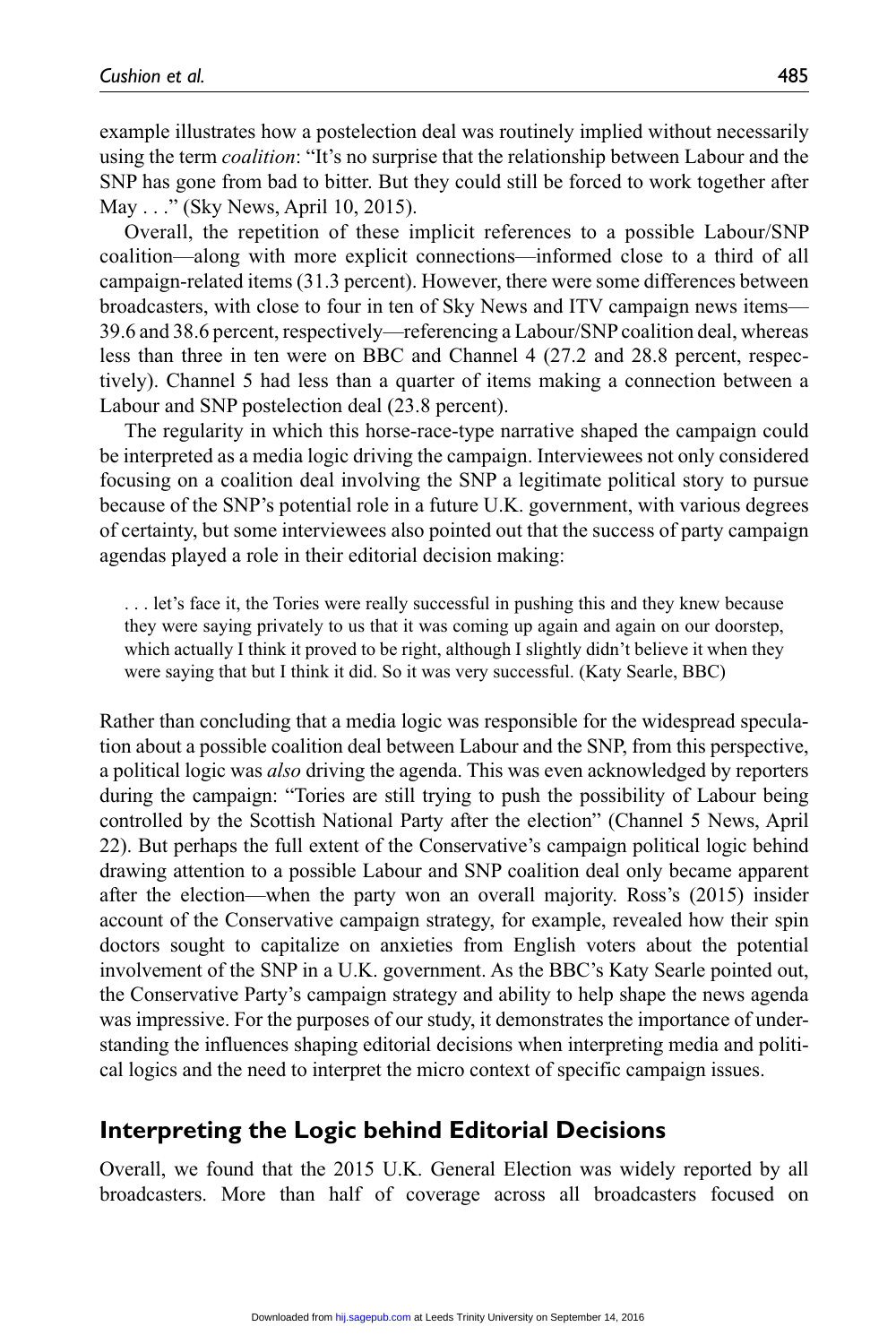the processes of the campaign rather than policy issues. But consistent with the wider literature (Strömbäck and Lee Kaid 2008), the most commercially driven newscasts reported the most news about the process of politics, in particular, Sky News, which dedicated more than two-thirds of its agenda to stories such as campaign rallies and walkabouts, horse-race coverage, or TV debates. At face value, our findings appear to reinforce conventional academic wisdom that a media logic was largely responsible for shaping U.K. television newscasts' election agendas.

However, drawing on interviews with heads of news and/or senior editors together with our content analysis that dug deeper into campaign coverage than many election studies, we questioned whether the logic behind the news agenda could be explained by media values and conventions alone. Isolating news when a reporter was on the campaign trail and in horse-race coverage, we suggested that a political logic was clearly influencing editorial decisions. In the absence of regular party press conferences, for example, by necessity some editors felt compelled to cover party campaign events despite acknowledging the highly fabricated nature of them.

This lack of interaction between parties and journalists may have encouraged a policy-lite agenda, together with a reluctance from politicians—as Cristina Squires pointed out—to engage with difficult policy decisions such as cutting the welfare budget. Similarly, although the editorial pursuit of the horse race is widely viewed as fulfilling a media logic in political communication scholarship, we suggested that a political logic was *also* pushing it up the news agenda. This was because much of the horse-race narrative was informed by (misleading) polls that pointed toward the prospect of a hung parliament, and led to much speculation about a possible Labour and SNP coalition deal. But the attention paid to this coalition pact as opposed to other potential deals was not just down to projections about how many seats each party would win, it was driven by a political logic that wanted the media spotlight shone on the SNP's role in a future U.K. government (Ross 2015). This suggests that broadcast editors should pay greater attention to the party logic of coalition-directed voting (Duch et al. 2010) and consider how it can be impartially reported. For example, Faas et al.'s (2008) analysis of media coverage of polling in the German parliamentary elections found it influenced voters' expectations of a future coalition and may have had an effect on the electoral outcome.

We would also point out that the editorial explanations from our interviewees should not be uncritically accepted. Broadcasters were not editorially powerless during the campaign. After all, whether it was a political or media logic shaping coverage, we found that commercial newscasts editorially pursued a less policy-driven agenda. Put simply, broadcasters *could* have chosen alternative perspectives to the political logic being foisted on them. Indeed, the decision by broadcasters to air three prime-time evening leaders' debates during the campaign—including one with seven parties—demonstrates how editorial decisions can change the news agenda and the prominence granted to political actors. Our interviews with editors were wide ranging, but future research could explore in more detail their editorial decisions with the specific content of news they produced.

Given Conservative and Labour were consistently neck and neck in the polls, it is understandable why journalists interpreted the horse race as a close electoral contest.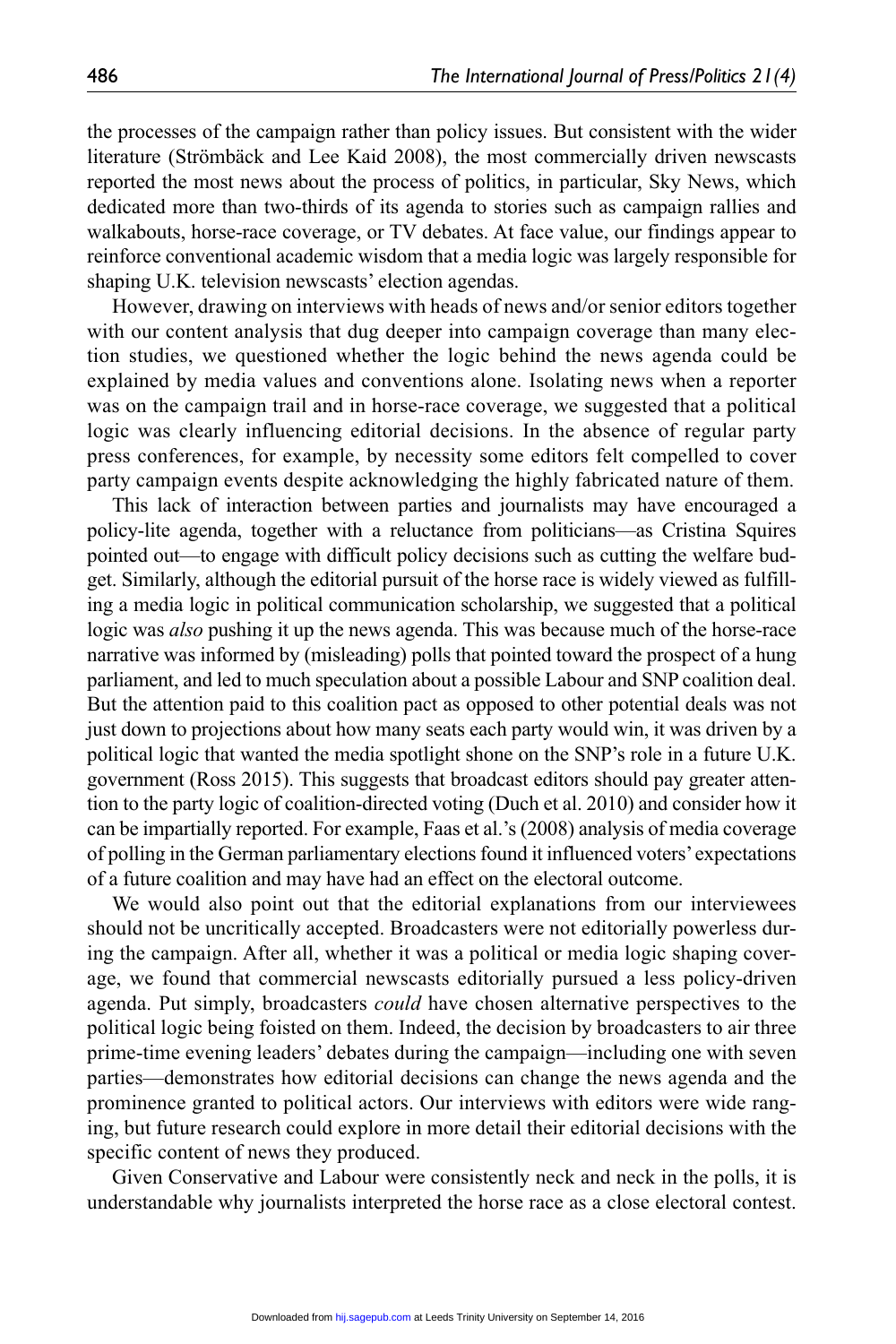But putting Labour and the SNP at the center of the horse-race narrative was not a "natural" consequence of media logic but, in our view, an influence of a *political campaign logic.* In following a political logic, we argue that this promoted the horse-race narrative and naturalized the parties' highly stage-managed rallies and walkabouts. Although some packages exposed the spin behind the parties' campaigns—on Channel 4 in particular—most of the time the imagery constructed by party campaign officials went unquestionned in election coverage.

In our view, if coverage had been driven by a more independently orientated media logic, it might have led to a more critical and issue-based election agenda. Why, for example, should broadcasters fall under the spell of political parties' campaign logic when reporting rallies and walkabouts? A more autonomous approach to reporting elections would be to ignore these rallies or, *more routinely*, expose the stage-managed nature of them. This would reflect a more interventionist approach to media logic (Strömbäck and Dimitrova 2011) and more discretionary form of journalism (Semetko et al. 1991). However, we are not suggesting that political actors should be marginalized with journalists interpreting their views—a hypermediatized trend most evident in the United States but they could more regularly and robustly challenge parties' spin tactics in future campaigns. After all, as campaign rallies and walkabouts have become increasingly contrived affairs with reporters granted limited access to question politicians' claims, we would argue that there is little democratic value in journalists continuing to cover them so extensively. In trying to control the campaign message, political parties were perhaps responding to a media logic that editorially aims to package news according to its own editorial rules (e.g., Strömbäck 2011). But it would appear that political parties are subverting media logic—such as promoting a horse-race story to heighten fears about a Labour/SNP coalition—to further their own political logic. Of course, strategy news discussing party tactics and electoral strategies—is a long-established trend in political journalism (Jackson 2011). But it is widely viewed as a media rather than political logic. Our conclusion, in this sense, echos Brants and van Praag's (2015) observation that there is an "operational fuzziness" to how media logic is often applied by scholars (p. 5).

Indeed, our study about coverage of the 2015 U.K. General Election questioned the antecedents of media logic and shone a light on a political logic that may have been remained in the dark in large-scale content analysis studies. Of course, our findings will not be straightforwardly generalizable to other western democracies because of specific micro factors influencing editorial decisions. But the wider relevance of our study points toward a qualitative need in political communication scholarship to more carefully consider the logic behind quantitative conclusions and widen the methodological scope of election studies to include editorial perspectives on campaign coverage. As our interviews with editors revealed, far from television news being obsessed by a horse-race approach to election reporting, wider (political) campaign influences shaped their decision making. Although scholars in recent years have sought to standardize variables in cross-national studies and deliver greater *conceptual clarity* to empirical research in comparative political journalism (Esser et al. 2012: 140, emphasis in original), our study has shown that media and political logics are not static but fluid concepts that need to be understood, scrutinized, and interpreted in their micro contexts.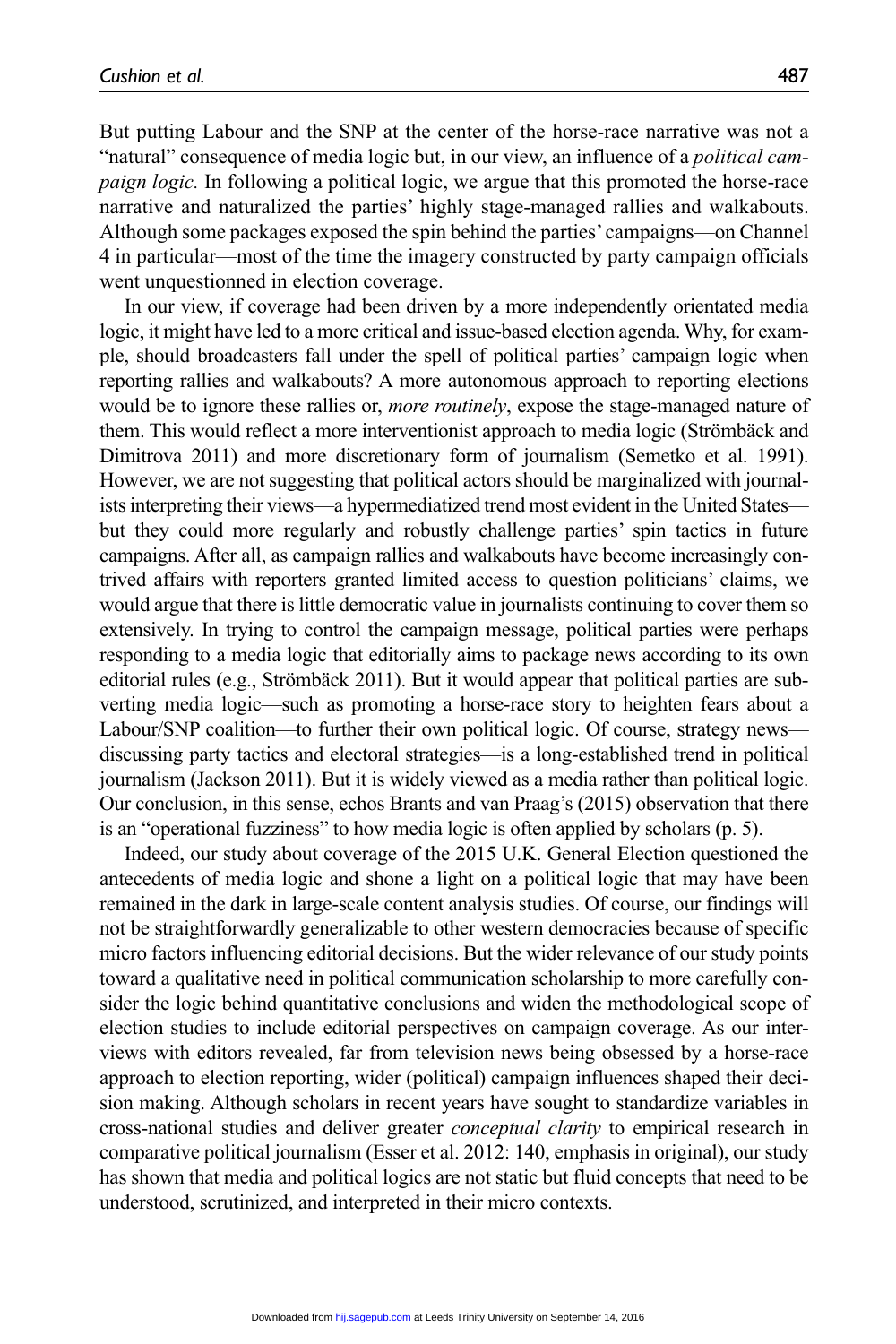#### **Declaration of Conflicting Interests**

The author(s) declared no potential conflicts of interest with respect to the research, authorship, and/or publication of this article.

#### **Funding**

The author(s) disclosed receipt of the following financial support for the research, authorship, and/or publication of this article: This work was supported by the ESRC initiator fund administered by Cardiff University and internal funding from Cardiff University and the Cardiff School of Journalism, Media and Cultural Studies.

### **Notes**

- 1. For example, election relevance was 0.93, with level of agreement 0.97; policy/process was 0.82, with level of agreement 0.92; while story subject was 0.74, with level of agreement 0.82.
- 2. For example, clear or comprehensive expose of a campaign was 0.87, with a level of agreement 0.91, while the explicit or implicit reference to Labour and coalition was 1.0.
- 3. The lead author conducted the interviews, oversaw the project, and wrote the article. Richard Sambrook helped in establishing contacts for interviews. Richard Thomas, Allaina Kilby, and Marina Morani carried out the content analysis. All authors reviewed the final manuscript.
- 4. Esme Wren from Sky News was only available for a phone interview.

### **References**

- Adams, James, Lawrence Ezrow, and Zeynep Somer-Topcu. 2011. "Is Anybody Listening? Evidence That Voters Do Not Respond to European Parties' Policy Statements during Elections." *American Journal of Political Science* 55 (2): 370–82.
- Brants, Kees, and Philip van Praag. 2006. "Signs of Media Logic: Half a Century of Political Communication in the Netherlands." *Javnost–The Public* 13 (1): 25–40.
- Cushion, Stephen, and Richard Thomas. 2013. "The Mediatization of Politics: Interpreting the Value of Live vs. Edited Journalistic Interventions in UK Television News Bulletins." *The International Journal of Press/Politics* 18 (3): 360–80.
- Cushion, Stephen, Richard Thomas, Allaina Kilby, Marina Morani, and Richard Sambrook. 2016. "Newspapers, Impartiality and Television News: Intermedia Agenda-Setting during the 2015 UK General Election campaign." *Journalism Studies*. Advance online publication. doi:10.1080/1461670X.2016.1171163
- Deacon, David, and Dominic Wring. 2011. "Reporting the 2010 General Election: Old Media, New Media—Old Politics, New Politics." In *Political Communication in Britain*, ed. D. Wring, R. Mortimore, and S. Atkinson, 281–303. Basingstoke: Palgrave Macmillan.
- Duch, Raymond M., Jeff May, and David A. Armstrong. 2010. "Coalition-Directed Voting in Multiparty Democracies." *American Political Science Review* 104 (4): 698–719.
- Esser, Frank, Jesper Strömbäck, and Claes H. de Vreese. 2012. "Reviewing Key Concepts in Research on Political News Journalism: Conceptualizations, Operationalizations, and Propositions for Future Research." *Journalism* 13 (2): 139–43.
- Faas, Thorsten, Christian Mackenrodt, and Rüdiger Schmitt-Beck. 2008. "Polls That Mattered: Effects of Media Polls on Voters' Coalition Expectations and Party Preferences in the 2005 German Parliamentary Election." *International Journal of Public Opinion Research* 20 (3): 299–325.